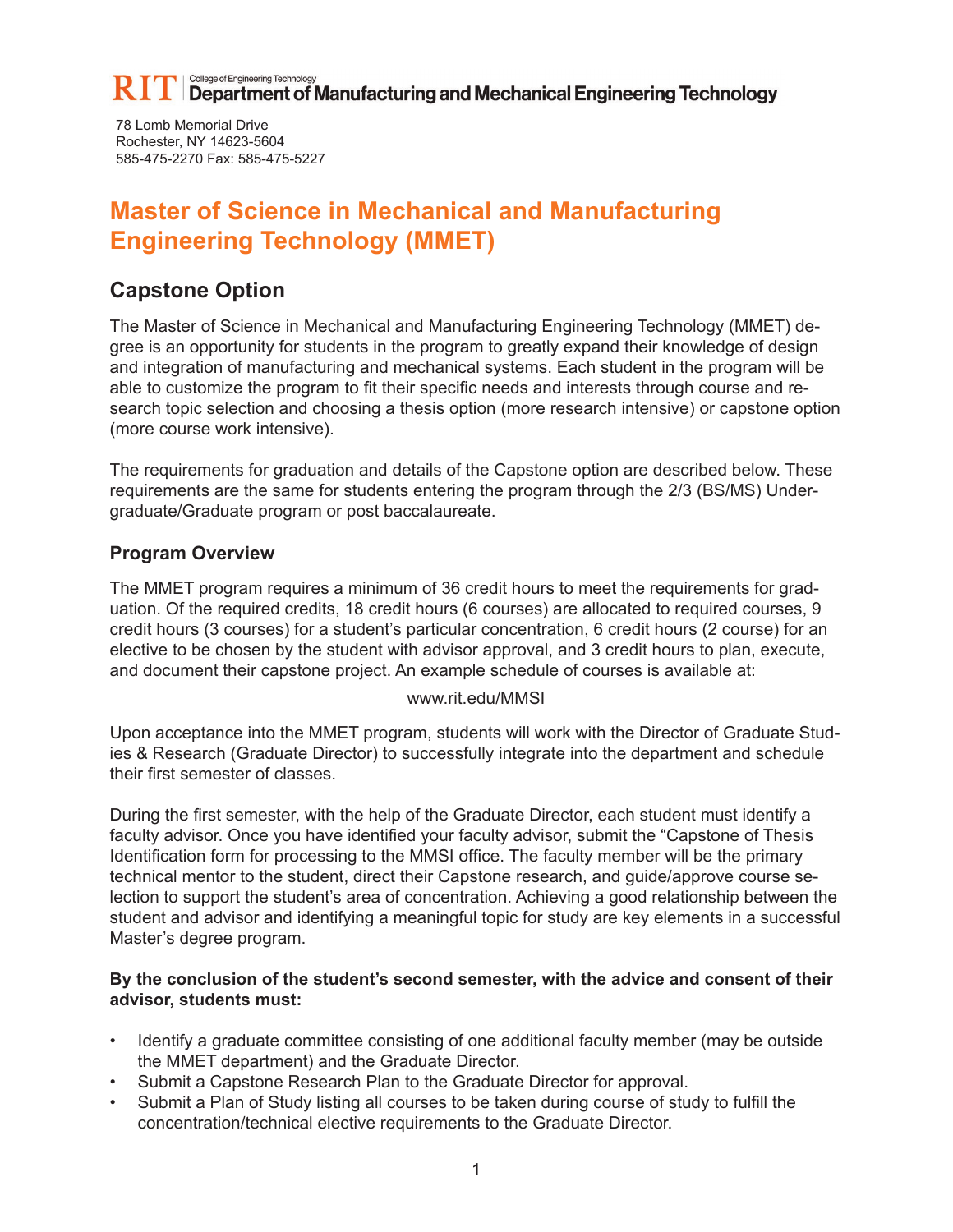78 Lomb Memorial Drive Rochester, NY 14623-5604 585-475-2270 Fax: 585-475-5227

### **Capstone Project Topic Selection**

Selection of a capstone topic and completing the independent research work commensurate with the project is a central aspect of the Master degree program. The student should take great care in identifying a topic of interest to them, and supports the research efforts of the faculty advisor. Students who leave the decision of a capstone topic until late in their graduate program, and are slow to get started on their literature review and background research, historically have a lower probability of completing their degree.

A Master's program of study is quite different from an undergraduate program, particularly because of the manner in which the student is expected to self-direct their capstone work, be self-motivated, and determine their own schedule. Therefore, it is important for you to establish a project work and timing plan for your own benefit. The project plan should be updated regularly to ensure timely completion of all tasks.

By the **end of week 10 of the second semester after acceptance into the MMET** program the student must complete a formal capstone proposal for review by their committee. The proposal must include a project topic/hypothesis, a detailed plan or work, and timing plan for each step. The advisor will review the proposal with the student and when it is ready for submittal, will request the student schedule a meeting with their committee at which the student will present their proposal. The committee has 1 week from the date of the proposal presentation to either approve the proposal or submit to the student a written list of improvements that must be made to the proposal prior to approval. An approved proposal is required by the end of week 14 of the students second semester after acceptance to the MMET program.

### **Required Proposal Content**

- Title
- Abstract (200-500 words, summary of proposal)
- Introduction/Background on topic/problem/project
	- Definitions, assumptions, significance of issue
- Project Aims, rationale, question(s) to be addressed
- Method used for research (analysis, testing, case study)
	- Design, testing, equipment needed

#### • **Required materials, services, etc., anything that needs financial support**

- Expected results
- The plan of action (MS Project Gantt Chart)
- Step by step actions/due dates/required resources
- Bibliography
- Appendices containing any additional pertinent information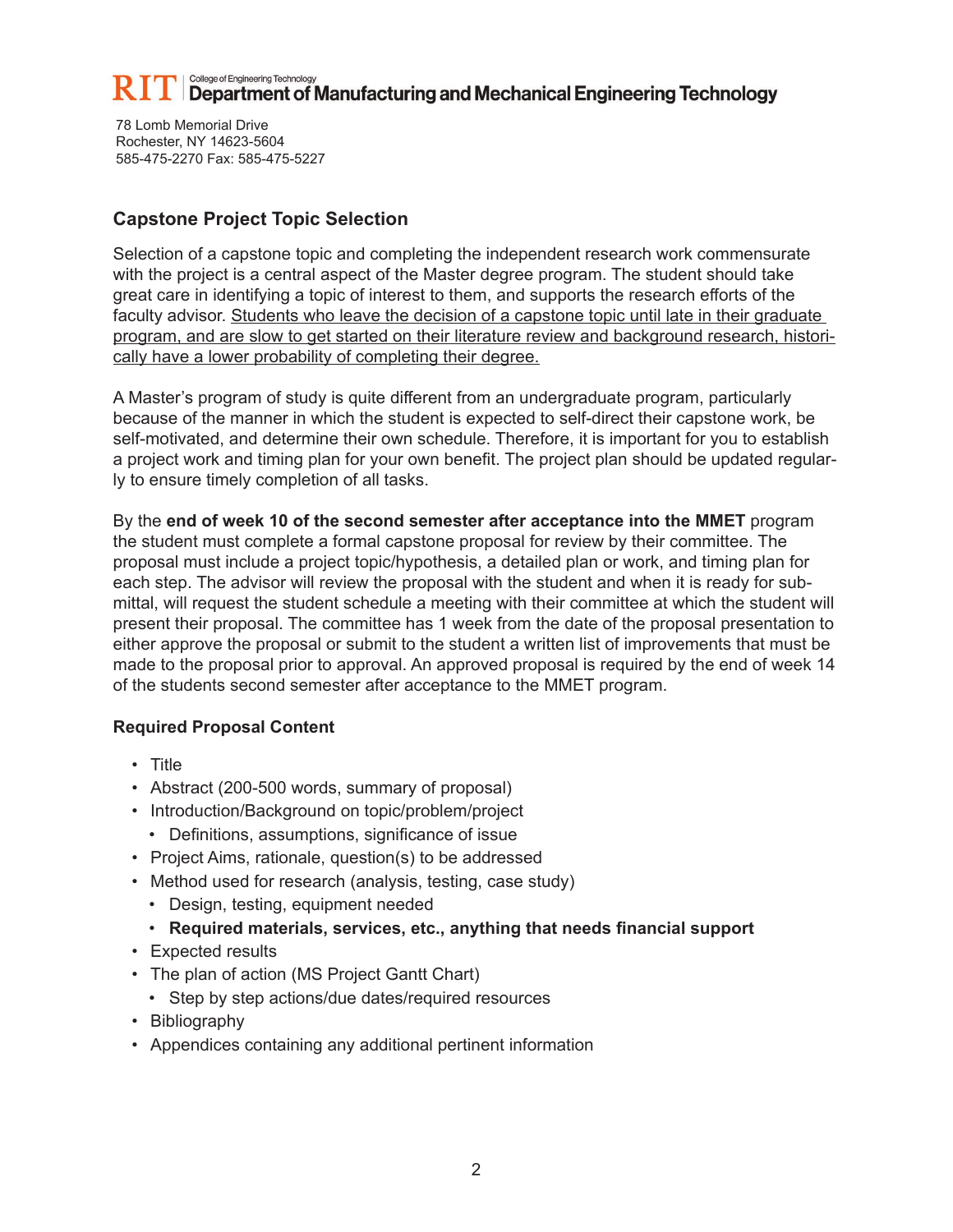78 Lomb Memorial Drive Rochester, NY 14623-5604 585-475-2270 Fax: 585-475-5227

## **Capstone Project and Faculty Advisor Identification Form**

The MMSI program provides guidance for students to complete their Capstone project proposal their second semester. In the event that this has not been completed, students requesting to enroll in MFET 797 Capstone Project or requesting a Full Time Equivalency (FTE) MUST have identified a Faculty Advisor and an idea for their Capstone project before they can be enrolled in this course or have an FTE approved.

Students who have completed their Capstone Proposal Defense are not required to submit this form.

| Today's date ___________ |       |
|--------------------------|-------|
| Student Name             |       |
|                          |       |
|                          |       |
| Faculty Advisor:         |       |
|                          |       |
| <b>Signatures:</b>       |       |
|                          | Date_ |
| Faculty Advisor          | Date_ |
| <b>Graduate Director</b> | Date  |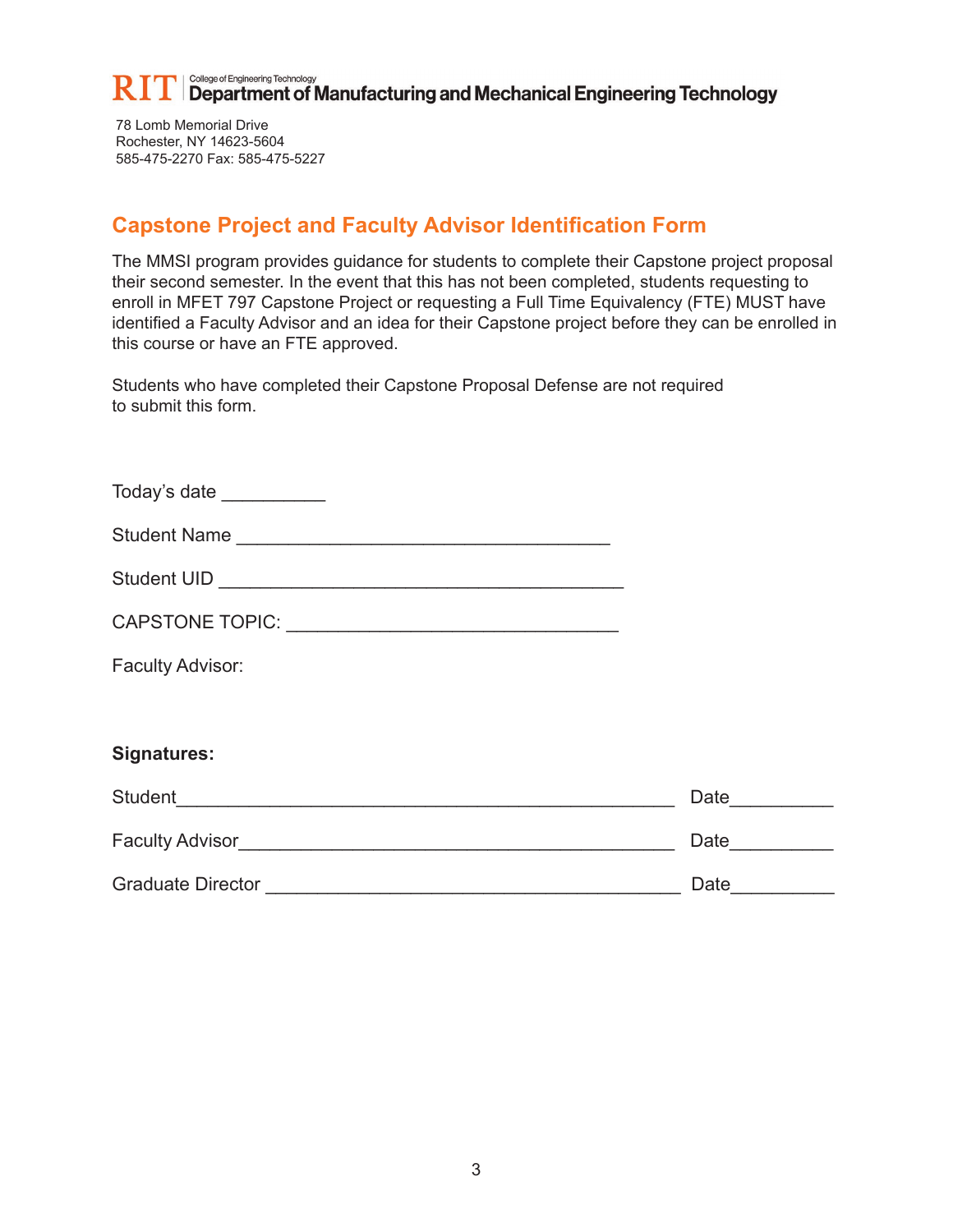#### College of Engineering Technology  $\left\| \text{T} \right\|$  Department of Manufacturing and Mechanical Engineering Technology

78 Lomb Memorial Drive Rochester, NY 14623-5604 585-475-2270 Fax: 585-475-5227

## **Capstone Project Form**

(Completed Proposal required by end of week 14 of second semester following acceptance to the MMET program including the 3/2 (BS/MS)option)

 $\frac{1}{2}$  ,  $\frac{1}{2}$  ,  $\frac{1}{2}$  ,  $\frac{1}{2}$  ,  $\frac{1}{2}$  ,  $\frac{1}{2}$  ,  $\frac{1}{2}$  ,  $\frac{1}{2}$  ,  $\frac{1}{2}$  ,  $\frac{1}{2}$  ,  $\frac{1}{2}$  ,  $\frac{1}{2}$  ,  $\frac{1}{2}$  ,  $\frac{1}{2}$  ,  $\frac{1}{2}$  ,  $\frac{1}{2}$  ,  $\frac{1}{2}$  ,  $\frac{1}{2}$  ,  $\frac{1$ 

 $\frac{1}{2}$  ,  $\frac{1}{2}$  ,  $\frac{1}{2}$  ,  $\frac{1}{2}$  ,  $\frac{1}{2}$  ,  $\frac{1}{2}$  ,  $\frac{1}{2}$  ,  $\frac{1}{2}$  ,  $\frac{1}{2}$  ,  $\frac{1}{2}$  ,  $\frac{1}{2}$  ,  $\frac{1}{2}$  ,  $\frac{1}{2}$  ,  $\frac{1}{2}$  ,  $\frac{1}{2}$  ,  $\frac{1}{2}$  ,  $\frac{1}{2}$  ,  $\frac{1}{2}$  ,  $\frac{1$ 

Today's date \_\_\_\_\_\_\_\_\_\_

Student Name \_\_\_\_\_\_\_\_\_\_\_\_\_\_\_\_\_\_\_\_\_\_\_\_\_\_\_\_\_\_\_\_\_\_\_\_

Student UID **Example 20** and 20 and 20 and 20 and 20 and 20 and 20 and 20 and 20 and 20 and 20 and 20 and 20 and 20 and 20 and 20 and 20 and 20 and 20 and 20 and 20 and 20 and 20 and 20 and 20 and 20 and 20 and 20 and 20 a

PROPOSED CAPSTONE TITLE:

**Attachments: Approved Proposal**

### **Signatures:**

| Student                  | Date |
|--------------------------|------|
| Faculty Advisor          | Date |
| <b>Committee Member</b>  | Date |
| <b>Graduate Director</b> | Date |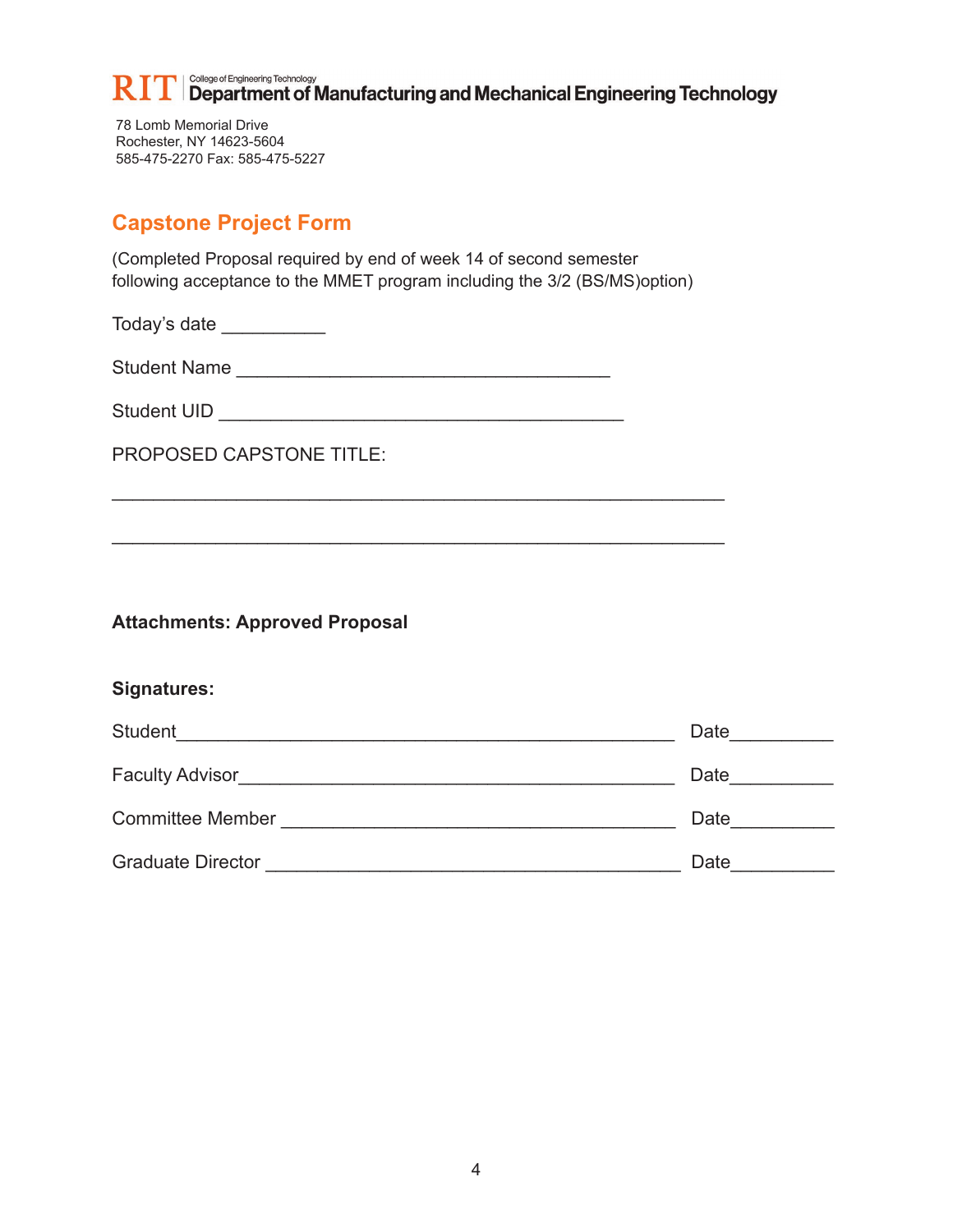78 Lomb Memorial Drive Rochester, NY 14623-5604 585-475-2270 Fax: 585-475-5227

## **Plan of Study (Capstone Project)**

(Completed Plan of Study required by end of week 5 of second semester following acceptance to the MMET program including the 3/2 option)

Today's date \_\_\_\_\_\_\_\_\_\_

Student Name \_\_\_\_\_\_\_\_\_\_\_\_\_\_\_\_\_\_\_\_\_\_\_\_\_\_\_\_\_\_\_\_\_\_\_\_

Student UID \_\_\_\_\_\_\_\_\_\_\_\_\_\_\_\_\_\_\_\_\_\_\_\_\_\_\_\_\_\_\_\_\_\_\_\_\_\_\_

#### **Concentration Courses**

| <b>Course Title</b> | <b>Course Number</b> | Term to be Completed |
|---------------------|----------------------|----------------------|
|                     |                      |                      |
|                     |                      |                      |
|                     |                      |                      |
|                     |                      |                      |
|                     |                      |                      |
|                     |                      |                      |

#### **Elective**

| Course Title | <b>Course Number</b> | Term to be Completed |
|--------------|----------------------|----------------------|
|              |                      |                      |

#### **Signatures:**

| <b>Student</b>           | Date |
|--------------------------|------|
| Faculty Advisor          | Date |
| <b>Graduate Director</b> | Date |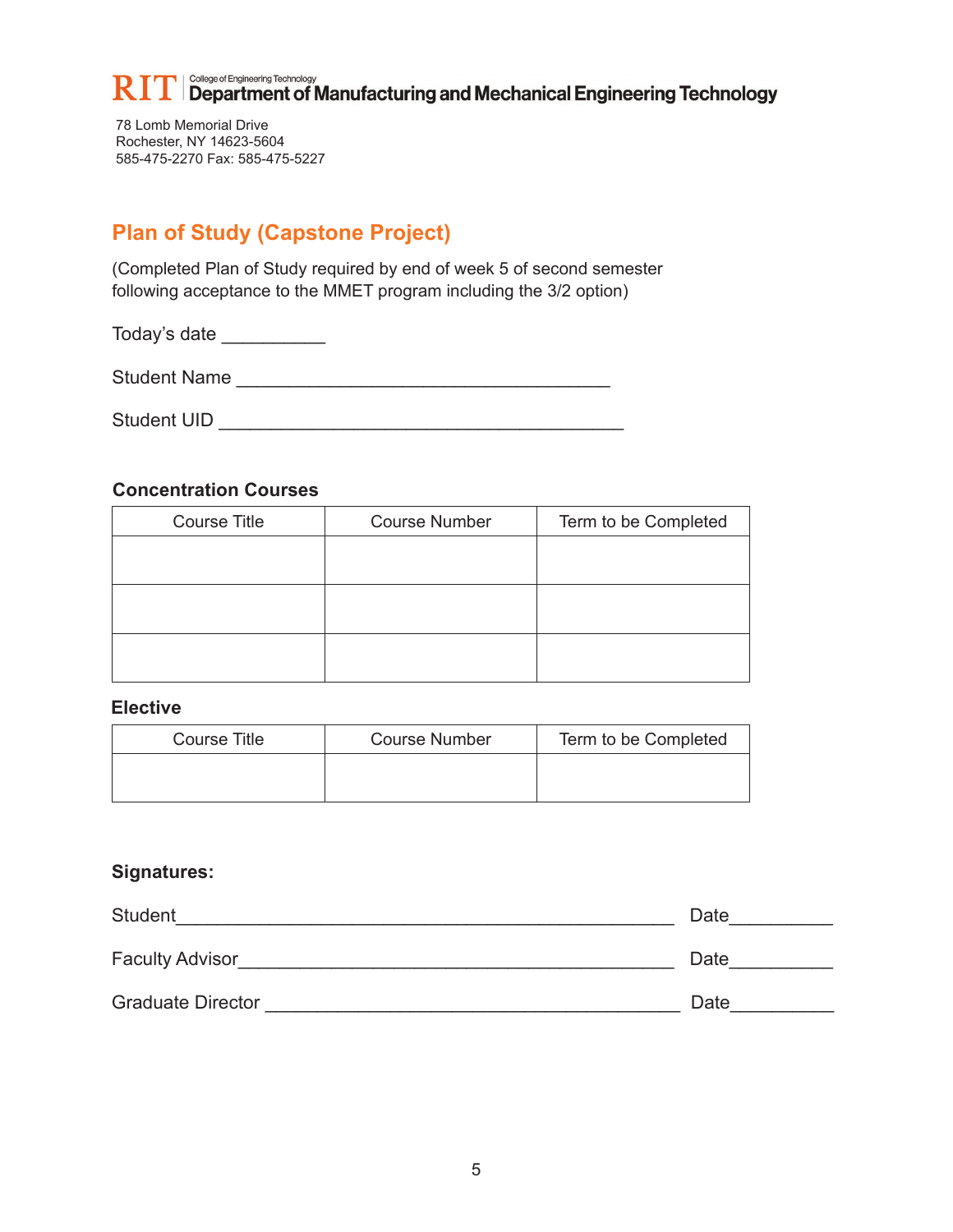$\prod \prod_{\text{College of Engineering Technology}}$  Department of Manufacturing and Mechanical Engineering Technology R

78 Lomb Memorial Drive Rochester, NY 14623-5604 585-475-2270 Fax: 585-475-5227

## **Capstone Approval Form**

Student Name \_\_\_\_\_\_\_\_\_\_\_\_\_\_\_\_\_\_\_\_\_\_\_\_\_\_\_\_\_\_\_\_\_\_\_\_

Student UID \_\_\_\_\_\_\_\_\_\_\_\_\_\_\_\_\_\_\_\_\_\_\_\_\_\_\_\_\_\_\_\_\_\_\_\_\_\_\_

Capstone Title:

**Attachments:** Approved Capstone Report

### **Signatures:**

| Student                  | Date |
|--------------------------|------|
| <b>Faculty Advisor</b>   | Date |
| <b>Committee Member</b>  | Date |
| <b>Graduate Director</b> | Date |